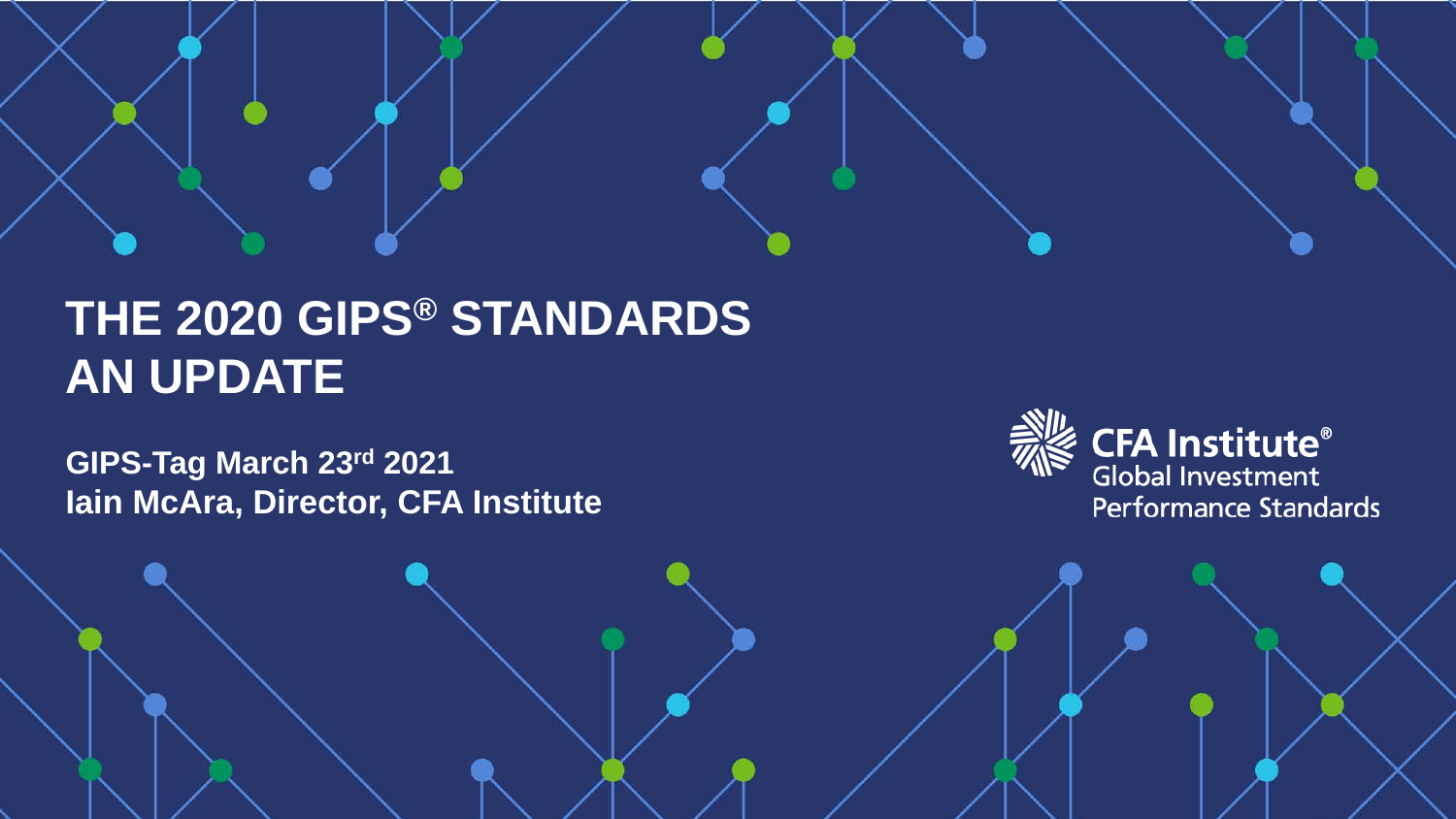# **CFA INSTITUTE AND GLOBAL INDUSTRY STANDARDS**



Managing Director Research, Advocacy & Standards Formerly Secretary General **IOSCO** 



Senior Head Codes and Standards (inc. enforcement)

#### Paul Andrews **Example 20 Find Andrews** Leilani Hall **Example 20 Find Andrews** Controllering Leilani Hall



Senior Head Global Industry Standards GIPS Asset Manager Code GIPS FMPS Pension Trustee Code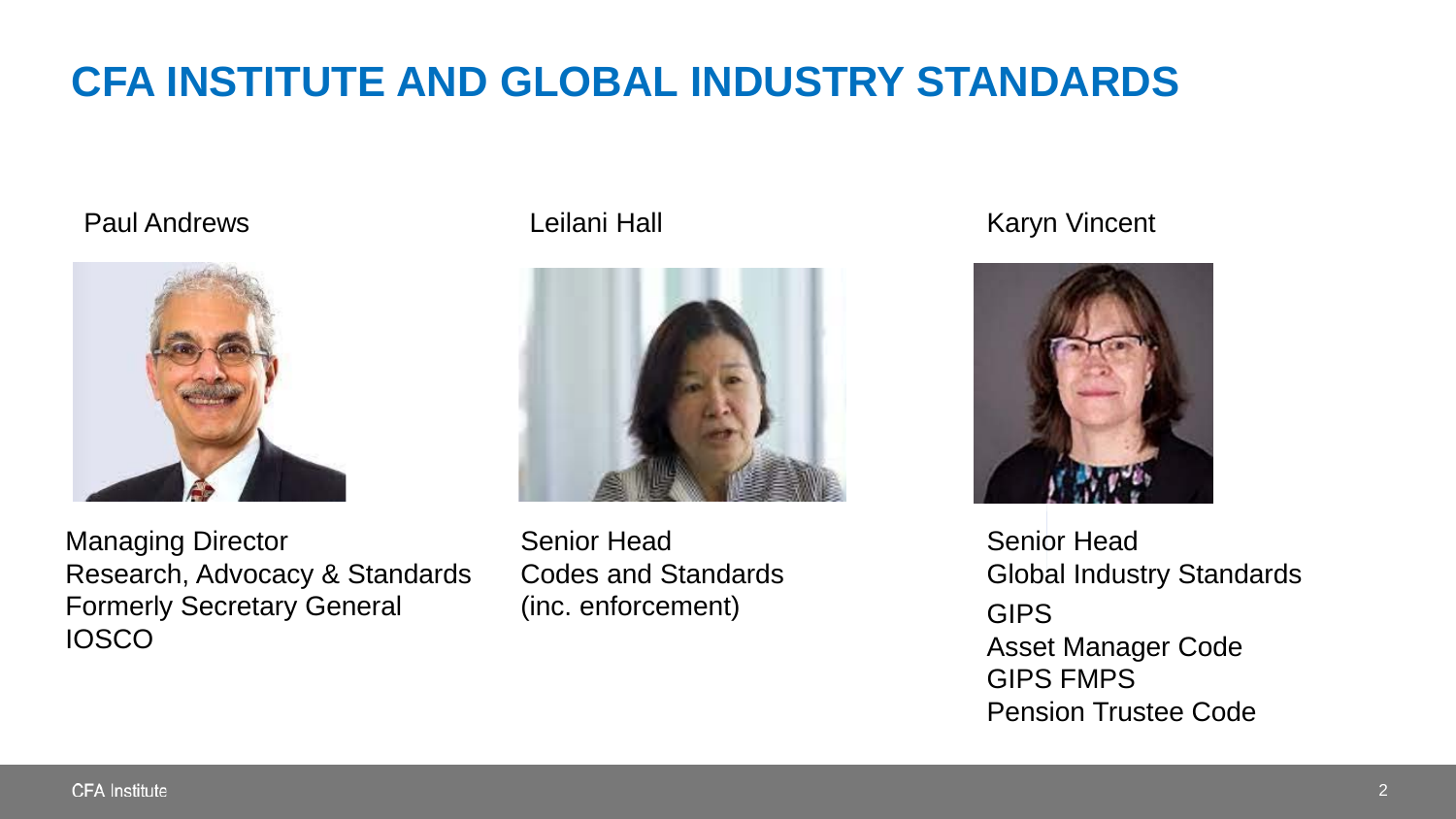## **CFA INSTITUTE SEEKING VOLUNTEERS**

- Global Industry Standards (GIS) and Global investment Performance Standards
- GIS Steering committee
- GIPS Standards Technical Committee
- GIPS Standards Asset Owner Subcommittee
- GIPS Standards Interpretations Subcommittee
- GIPS Standards Verification Subcommittee
- GIPS Standards Promotion Subcommittee

To apply, log in or register with **CFA INSTITUTE VOLUNTEER COMMUNITY** page; "OPEN OPPORTUNITIES" DEADLINE 15 May 2021 17:00 US ET Questions? Email **volunteers@cfainstitute.org**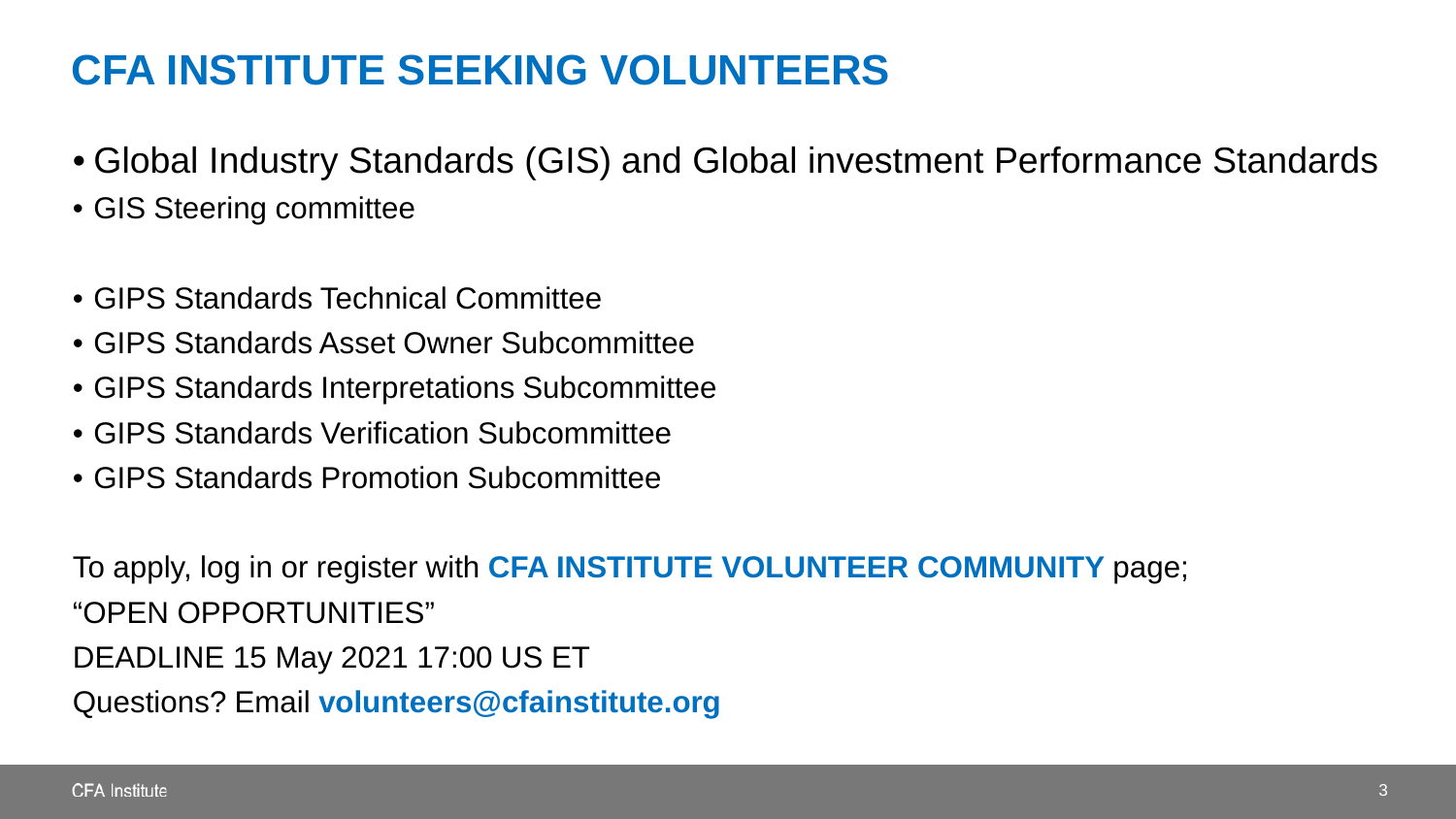### **THE 2020 GIPS® STANDARDS KEEPING PACE WITH A DYNAMIC INDUSTRY**

- Make the GIPS standards more relevant for all asset classes, including alternative investment funds/strategies.
- Make the GIPS standards more relevant for pooled funds, which do not fit neatly into the current composite construction or GIPS standards reporting framework.
- Better address applicability for Asset Owners.
- Consolidate guidance that has expanded since the 2010 edition of the GIPS standards was issued.

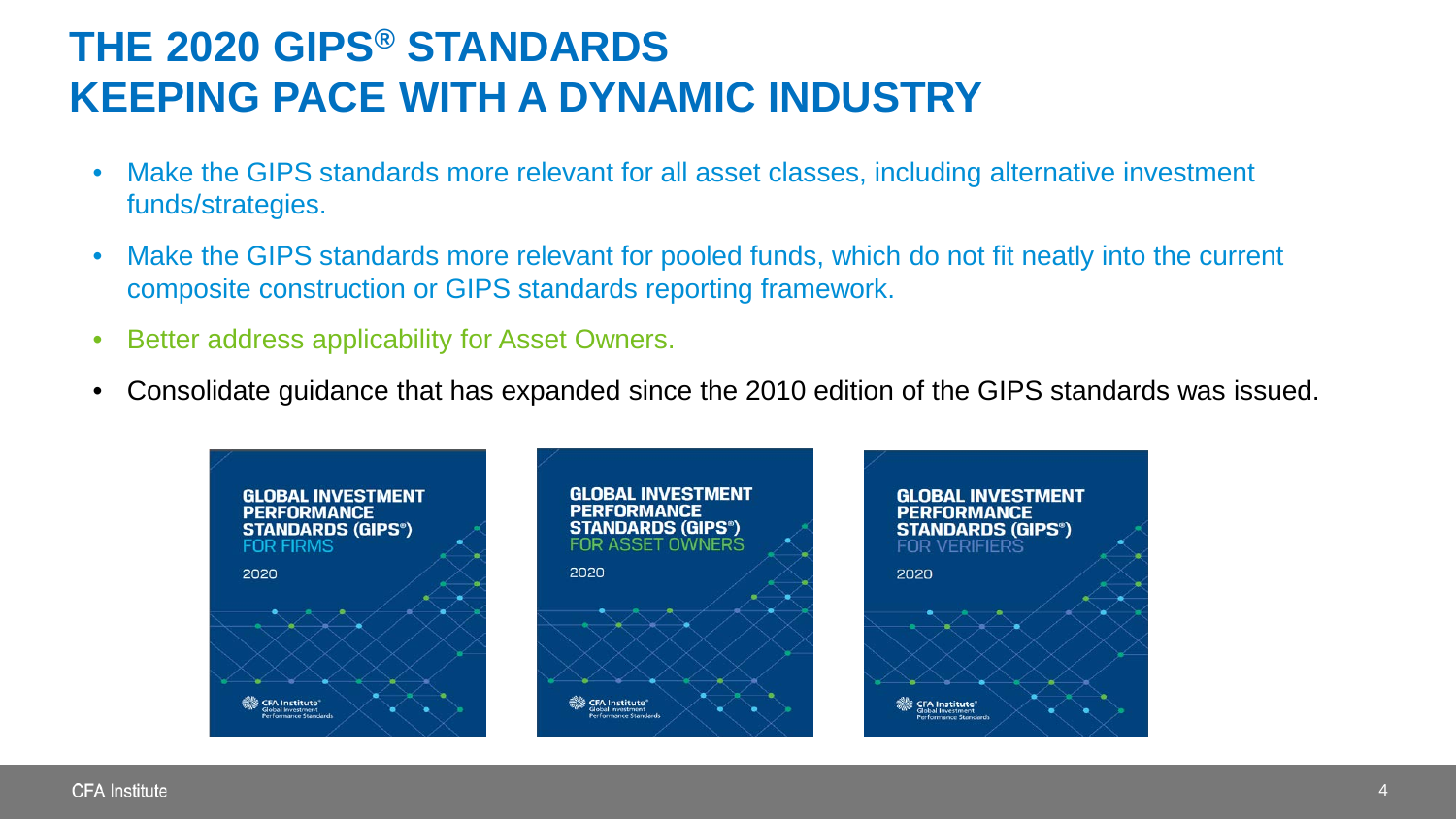## **SECTIONS OF THE GIPS STANDARDS FOR FIRMS**

#### **General Provisions**

- 1. Fundamentals of Compliance
- 2. Input Data and Calculation Methodology
- 3. Composite and Pooled Fund Maintenance

#### **GIPS Composite Reports**

- 4. Time-Weighted Returns
- 5. Money-Weighted Returns

#### **GIPS Pooled Fund Reports**

- 6. Time-Weighted Returns
- 7. Money-Weighted Returns
- 8. GIPS Advertising Guidelines
	- **Composites**
	- Limited Distribution Pooled Funds
	- Broad Distribution Pooled Funds

#### **Glossary**

#### **Appendices**

- Sample GIPS Composite Reports
- Sample GIPS Pooled Fund Reports
- Sample GIPS Advertisements
- **Sample Lists**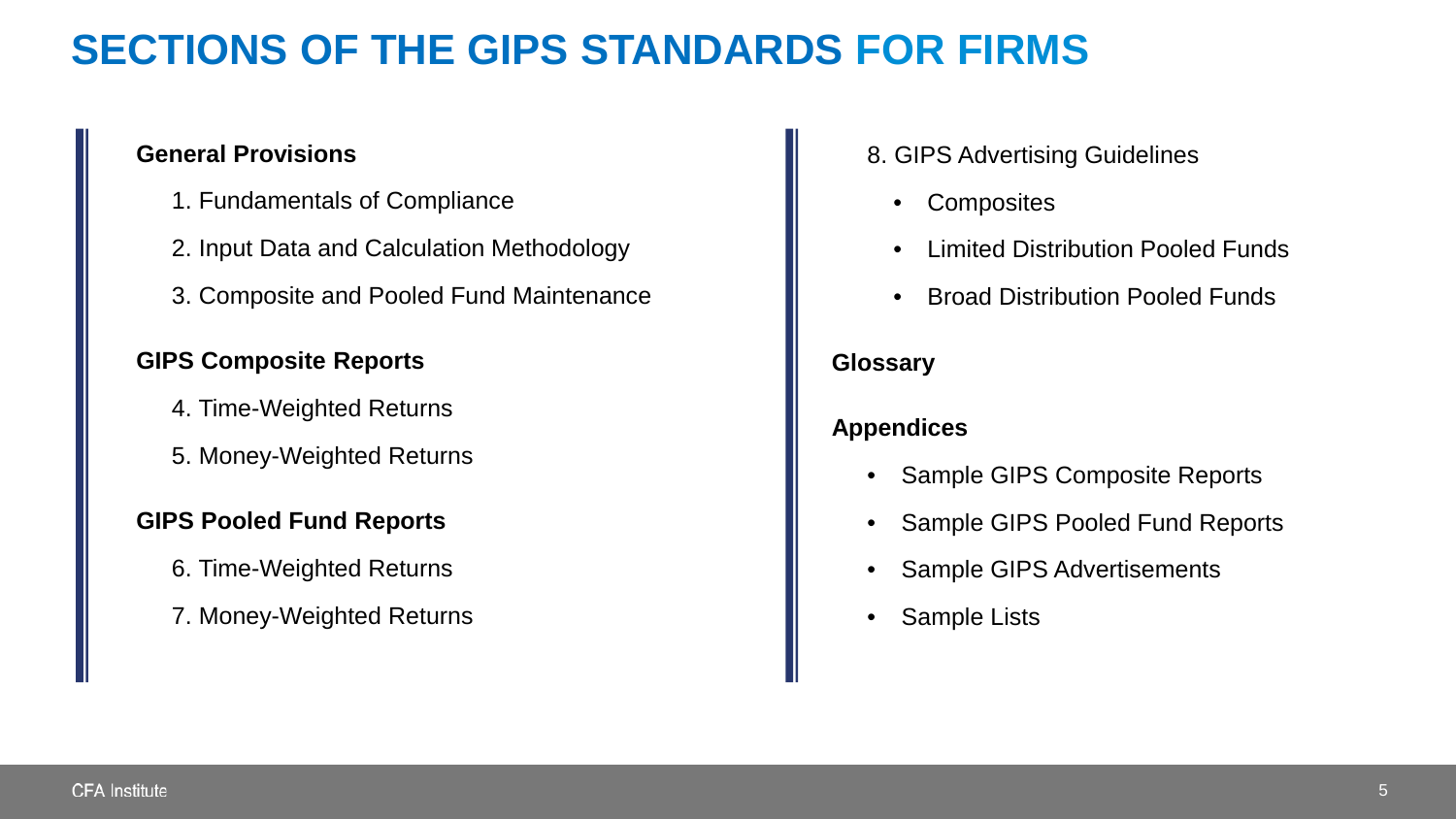# **GIPS STANDARDS HANDBOOK FOR FIRMS**

- Explanation of the Provisions in Sections 1-8, 560+ pages.
- Published November 2020

[https://www.gipsstandards.org/standards/Documents/gips\\_standards\\_handbook\\_for\\_firms.pdf](https://www.gipsstandards.org/standards/Documents/gips_standards_handbook_for_firms.pdf)

Downloadable supporting calculations for sections 2,4,6

**FOR ASSET OWNERS** GIPS Standards Handbook Explanation of the Provisions in Sections 21 – 26, 270 pages.

Downloadable supporting calculations for sections 22, 24

Both Handbooks Additional Tools and Resources:

- Errata
- Reports comparison tables
- Model questions
- GIPS Standards Service Provider List
- Adopting Release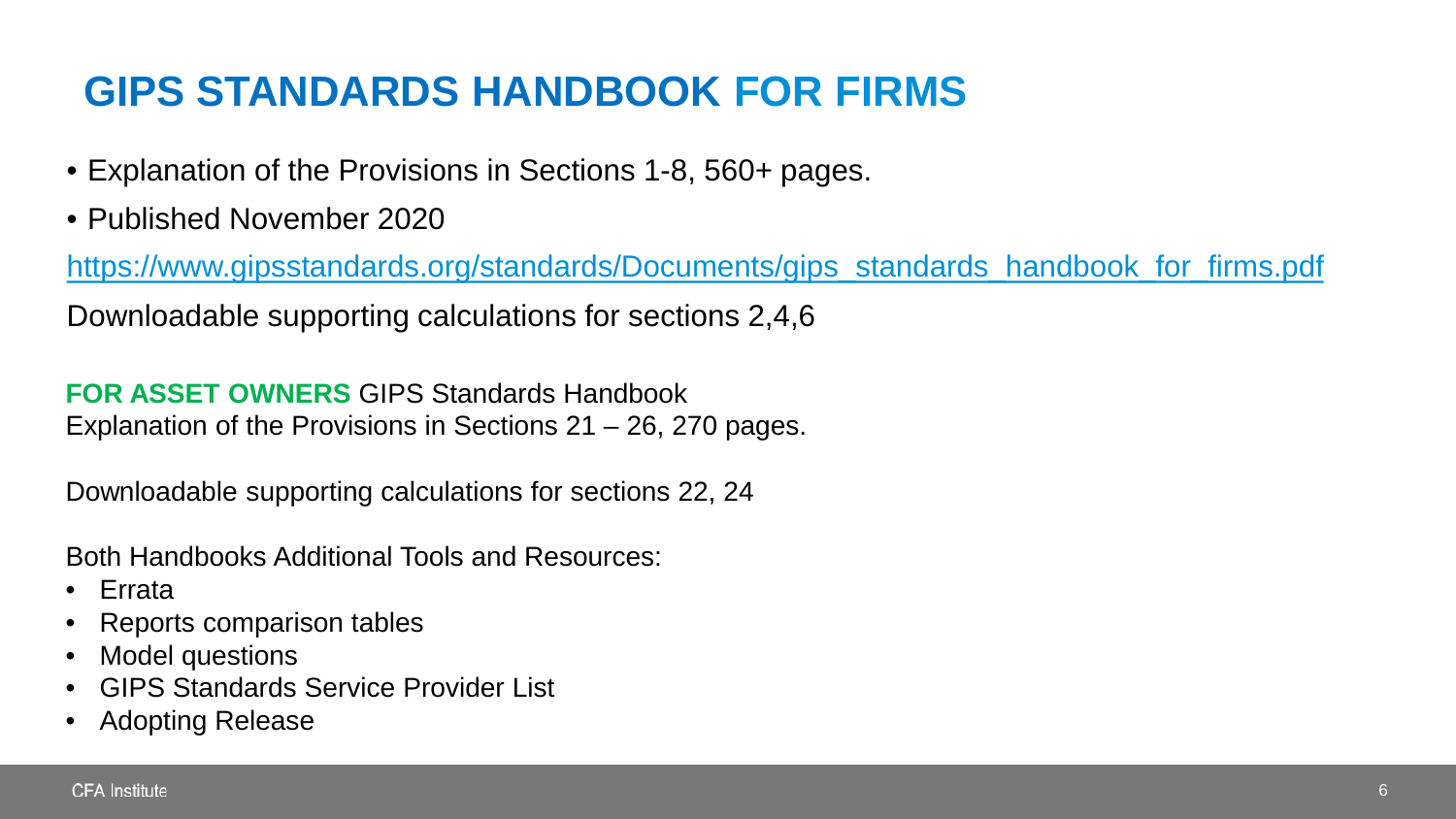## **DEVELOPMENTS**

- Dedicated GIPS website April 2021
- Clean up & additions in 'Tools and Resources'
- Q&As
	- Under 2020, 265 Q&As archived, 39 updated and 7 no change.
	- Those 46 + 6 new are in GIPS Standards Q&A database

• Guidance Statements

#### 2021

- Guidance Statement on Benchmarks for Firms (PDF) Effective April 2021
- Adopting Release (PDF)
- Closed 29 January 2018 / Comments Received

#### 2020

- Guidance Statement on Verifier Independence (PDF) Effective June 2020
- Red-line Version (PDF)
- Adopting Release (PDF)
- Closed 26 October 2017 / Comments Received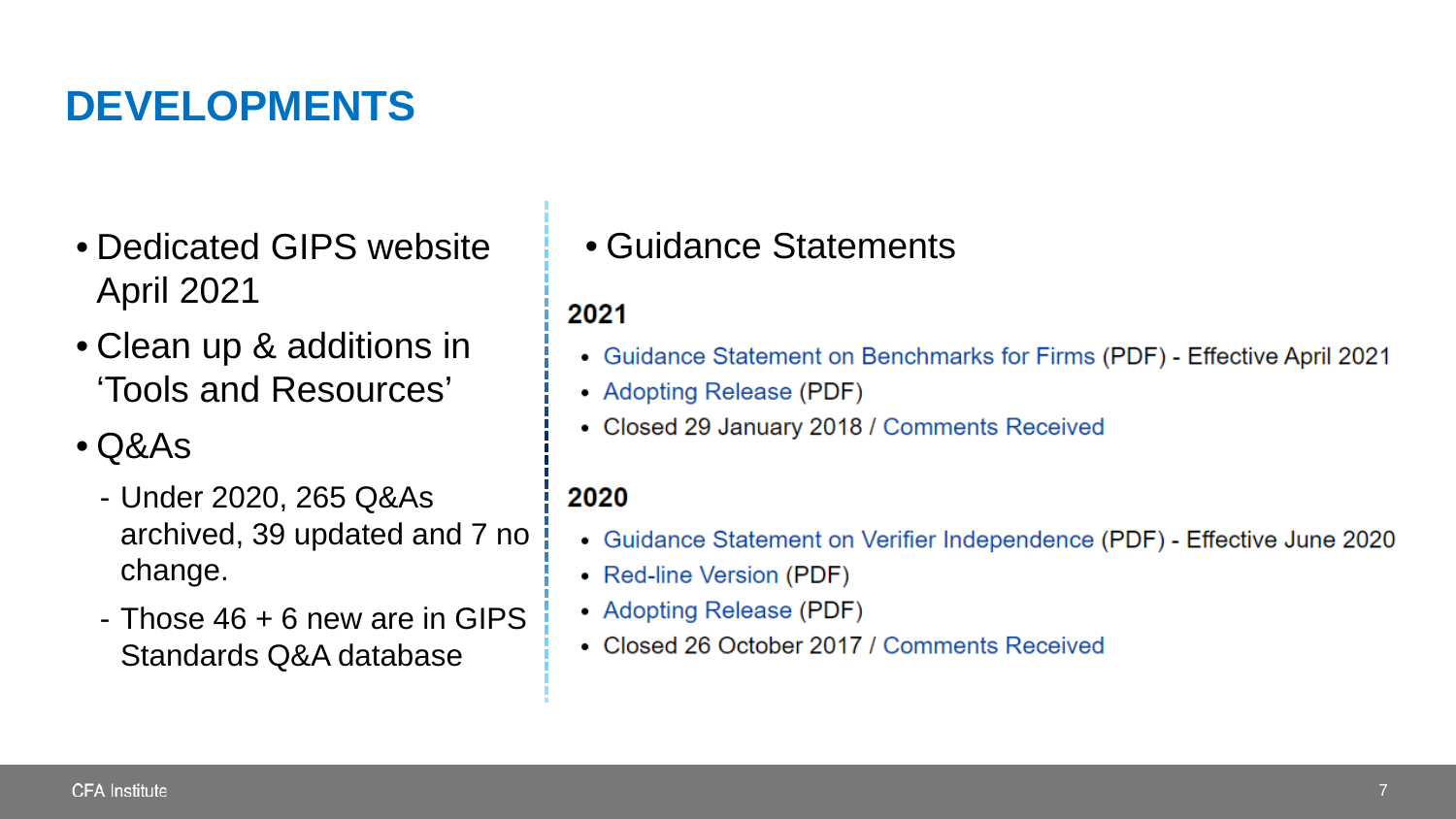### **ADDITIONAL PUBLICATIONS**

### **Introduction to the GIPS Standards**

#### **Increasing Transparency and Trust**

- Overview
- Practical Challenges
- Global Reach
- Verification
- Benefits
- Within regulation
- Sponsors
- History
- Next steps

https://www.gipsstandards.org/standards/Documents/ gips\_product\_info\_package\_brochure.pdf

### **Asset Owner Case Study**

### **AIA's Journey to GIPS Compliance**

- Exec summary
- Key Functions
- The Objectives
- The process
- The outcomes
- Lessons learned

https://www.cfainstitute.org/en/advocacy/marketintegrity-insights/2021/aia-journey-to-gips-compliance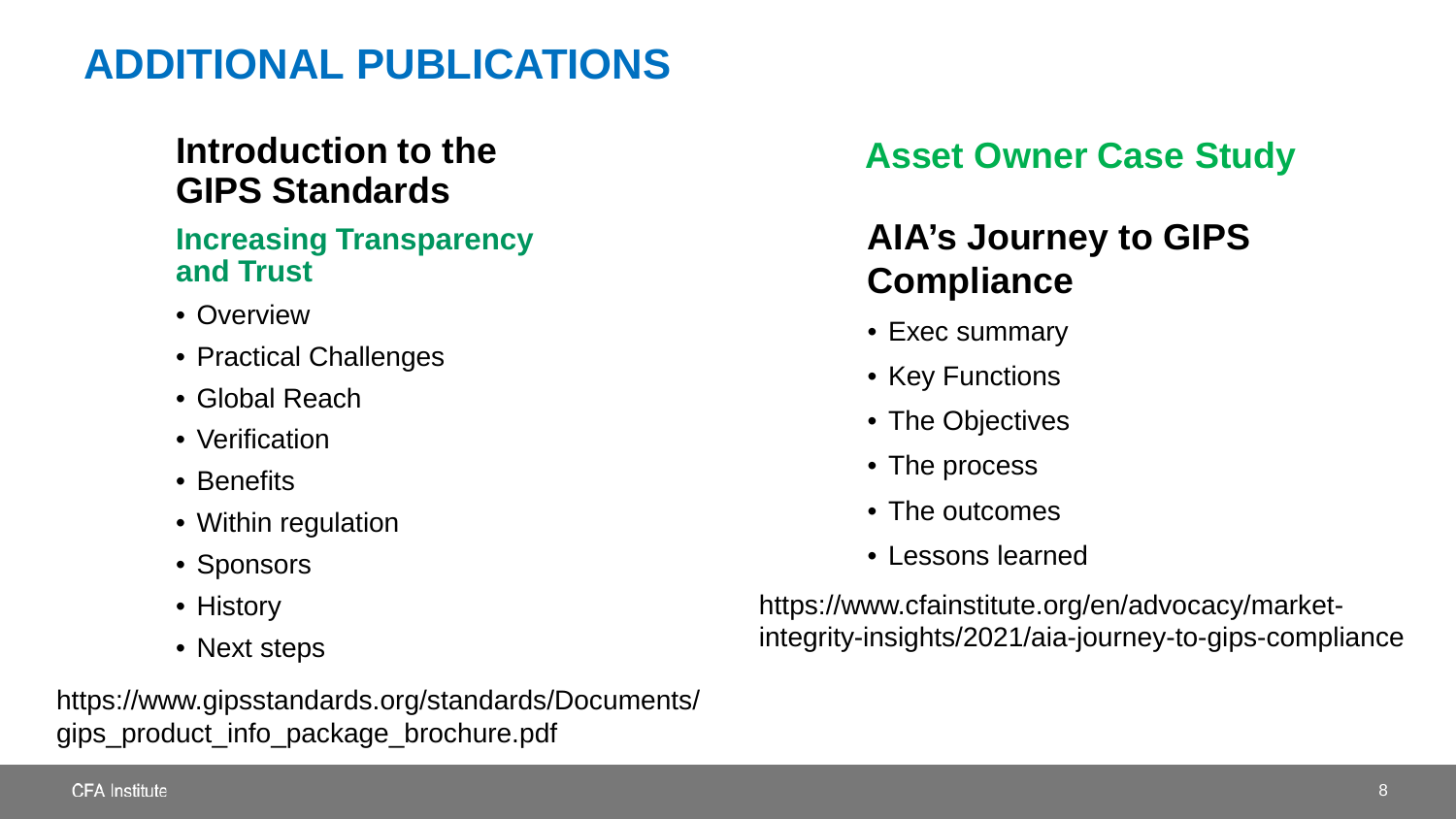# **GIPS STANDARDS GLOBAL COMPLIANCE**

 $91$ 

39 out of top 40 and 89 out of top 100 Asset Managers by AUM\* claim compliance for all / some of AUM

|                  | Argentina                   | $\mathbf{1}$    | <b>EMEA Andorra</b>       | $\overline{1}$ |
|------------------|-----------------------------|-----------------|---------------------------|----------------|
|                  | Bermuda                     | 2               | Austria                   | 2              |
|                  | AMER Canada                 | 64              | <b>Bahrain</b>            | $\overline{2}$ |
|                  | Chile                       | 1               | Belgium                   | 3              |
|                  | Mexico                      | 3               | Denmark                   | 13             |
|                  | <b>USA</b>                  | 1361            | Finland                   | 9              |
|                  |                             |                 | France                    | 18             |
|                  |                             |                 | Germany                   | 7              |
|                  | Australia                   | 16              | Ireland                   | $\overline{1}$ |
| APAC             | China                       | 13              | Italy                     | 6              |
|                  | Hong Kong SAR               | 10 <sup>1</sup> | Jordan                    | $\overline{1}$ |
|                  | India                       | 4               | Liechtenstein             | $\overline{1}$ |
|                  | Japan                       | 27              | Luxembourg                | $\overline{1}$ |
|                  | Korea                       | 8               | <b>Mauritius</b>          | $\overline{1}$ |
|                  | Malaysia                    | 3               | <b>Netherlands</b>        | 10             |
|                  | New Zealand                 | 1               | Nigeria                   | $\overline{2}$ |
|                  | Pakistan                    | 8               | Norway                    | 5              |
|                  | Philippines                 | 1               | Oman                      | $\overline{1}$ |
|                  | Singapore                   | 5               | Portugal                  | 5              |
|                  | Sri Lanka                   | 1               | <b>Russian Federation</b> | $\overline{1}$ |
|                  | Taiwan                      | 4               | Saudi Arabia              | 3              |
|                  | Thailand                    | 1               | South Africa              | 22             |
|                  |                             |                 | Spain                     | 5              |
|                  |                             |                 | Sweden                    | $\mathbf{1}$   |
| 14 Asset owners: |                             |                 | Switzerland               | 35             |
|                  | USA, Canada, Portugal,      |                 | <b>UAE</b>                | 3              |
|                  |                             |                 | United Kingdom            | 91             |
|                  | Switzerland, Oman, Norway,  |                 |                           |                |
|                  | Hong Kong SAR, Saudi Arabia |                 |                           |                |
|                  |                             |                 |                           |                |

\*Cerulli Top 100 Asset Managers by AUM as of 12/31/2019



Most significant number of entities by location All entities by domicile as of 31 December 2020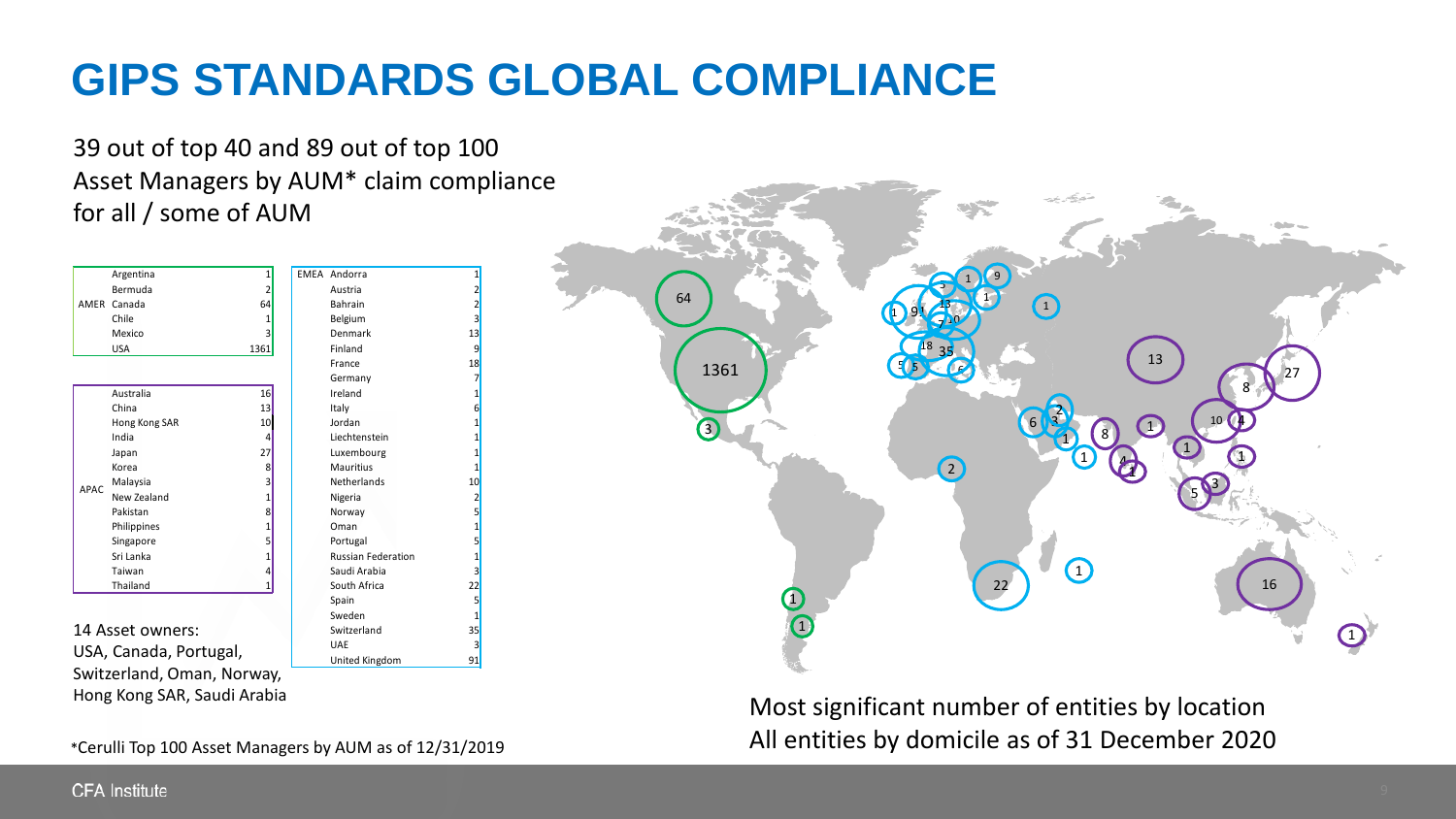### **RESOURCES**

- GIPS Standards Website ([www.gipsstandards.org\)](http://www.gipsstandards.org/)
- GIPS Standards for Firms
- GIPS Standards Handbook for Firms
- GIPS Standards Q&A Database
- GIPS Standards Newsletter
- Suggested Questions for Firms to Ask Verifiers
- GIPS Standards Service Provider List
- GIPS Standards Helpdesk [\(gips@cfainstitute.org](mailto:gips@cfainstitute.org))